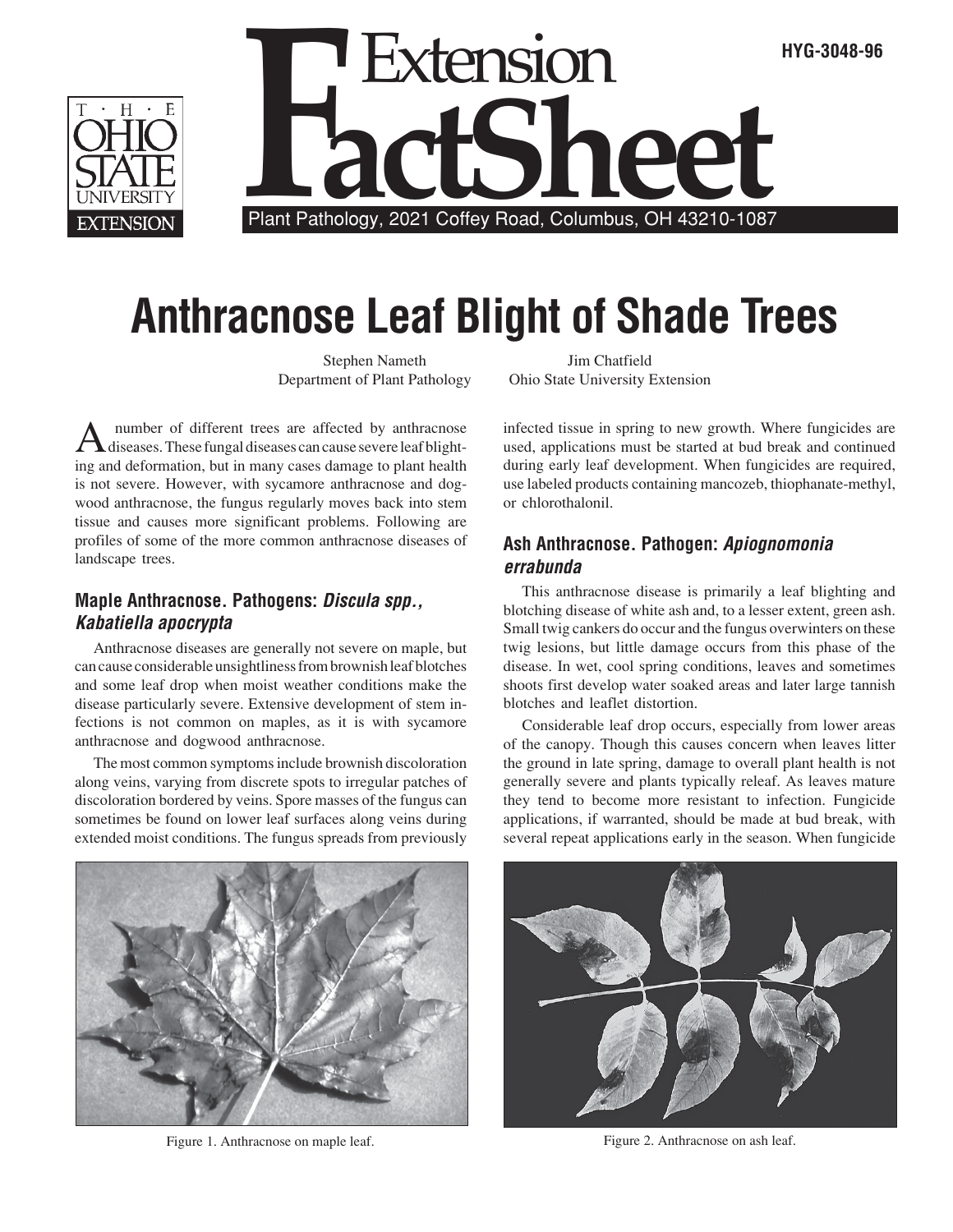is required, use a labeled material containing thiophanate-methyl, chlorothalonil, or mancozeb.

#### **Oak Anthracnose. Pathogen: Apiognomonia quercina**

White oaks are the most susceptible of many oak species to this leaf blotching disease. Twig infections occur but are not significant except as sources of overwintering fungal inoculum from year to year. Leaves and shoots are infected during cool, wet spring conditions causing leaf blotches that often are strictly delimited by leaf veins. Eventually, lesions become a papery tan color and some leaf shriveling occurs. Multiple cycles of infection can occur. Just as leaves near maturity, lesion size lessens, and once leaves mature they become fully resistant by early to mid summer. Fungicides are generally not recommended. If fungicide is required, use a labeled material containing thiophanate-methyl, chlorothalonil or mancozeb.

### **Sycamore Anthracnose. Pathogen: Apiognomonia veneta**

This is a potentially serious disease of American sycamore and to a lesser extent London planetree. Susceptibility of London planetree varies considerably with seed source. Shoot blight, leaf blight and twig and branch cankers and dieback can be severe. The fungus overwinters on twig tissue on the tree with spores splashing to new buds, shoots and leaves in the spring, with disease being enhanced by cool, wet conditions during shoot and leaf development. Considerable defoliation, sometimes with complete leaf loss, occurs on many trees by late spring in some years.

Trees typically releaf by early to mid summer and are less susceptible to continued infections because of warmer, drier conditions. Also, as leaves age they become less susceptible to infection. With repeated infections over the years, cankering of twigs and branches can result in erratic shoot growth that gives an overall distorted appearance to the tree, and also witchesbrooming where there are numerous side shoots that develop around a central terminal shoot that was killed by the fungus. Fungicide applications to prevent infections in the spring are





Figure 4. Anthracnose on sycamore leaf.

sometimes warranted. If fungicide is required, use a labeled material containing thiophanate-methyl, chlorothalonil or mancozeb. Fungicide injections (which are made by tree care professionals) are also used in spring and fall to systemically control the disease.

#### **Dogwood Anthracnose. Pathogen: Discula destructiva**

In recent years this disease has become prominent in certain areas, especially on flowering dogwood (*Cornus florida*). Dogwood anthracnose is most severe where cool, moist conditions occur during the summer, such as in higher elevation areas, and in densely vegetated shady sites with poor air movement. Leaf symptoms include irregular brown blotches bordered in purple on upper leaf surfaces (tan in color viewed from the leaf underside). Leaf lesions often are delimited by the leaf midvein.

Stem symptoms include twig dieback and stem cankering and dieback, often with visible fungal fruiting bodies on dead twigs. Attached wilted, brown leaves often persist into the next spring instead of dropping in the fall. Plants may be killed. Fungal infections occur during moist conditions and fungicides are recommended in the spring from the period of early bud break through bract fall and through early leaf development. When fungicide is required, use a labeled product containing propiconazole or mancozeb. Flowering dogwood should be planted in sites with good soil drainage and adequate organic matter. Partially shaded sites, such as those with just morning sun are ideal. Plants should receive a moderate fertility program, and should be mulched to moderate fluctuations in soil temperatures. Dead branches should be promptly pruned from the plant.

#### **Control of Anthracnose Diseases**

1. **Overall tree care program.** Use proper fertilization, pruning, watering, and pest control practices to encourage vigorous plant growth. This aids in general tolerance of the effects of disease and in rapid refoliation in years where disease is severe.

2. **Fungicide applications.** If significant damage occurs Figure 3. Anthracnose on oak leaves. yearly and controls are justified, properly applied fungicides may